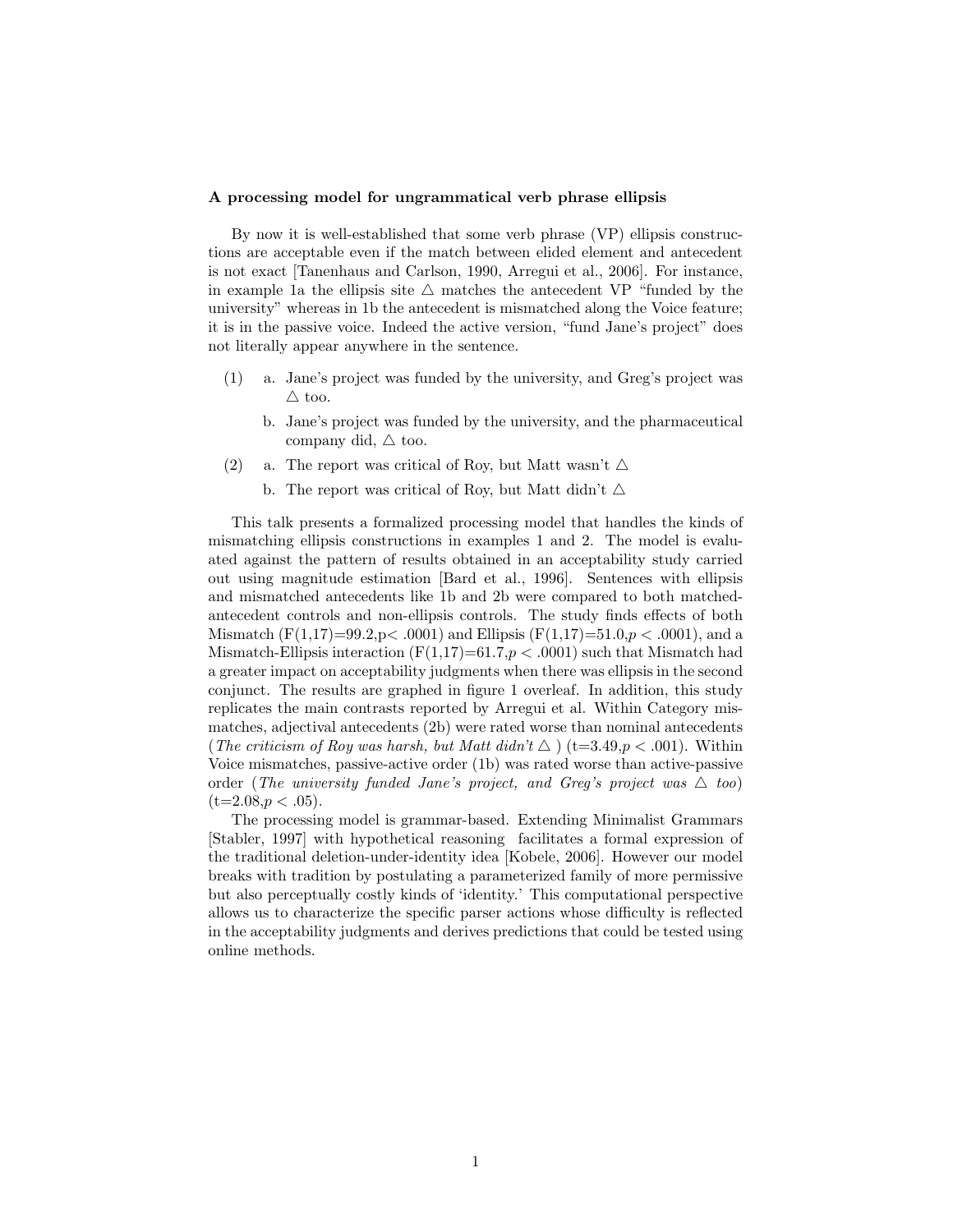

Figure 1: Log-transformed acceptability scores. Error bars are 95% confidence intervals.